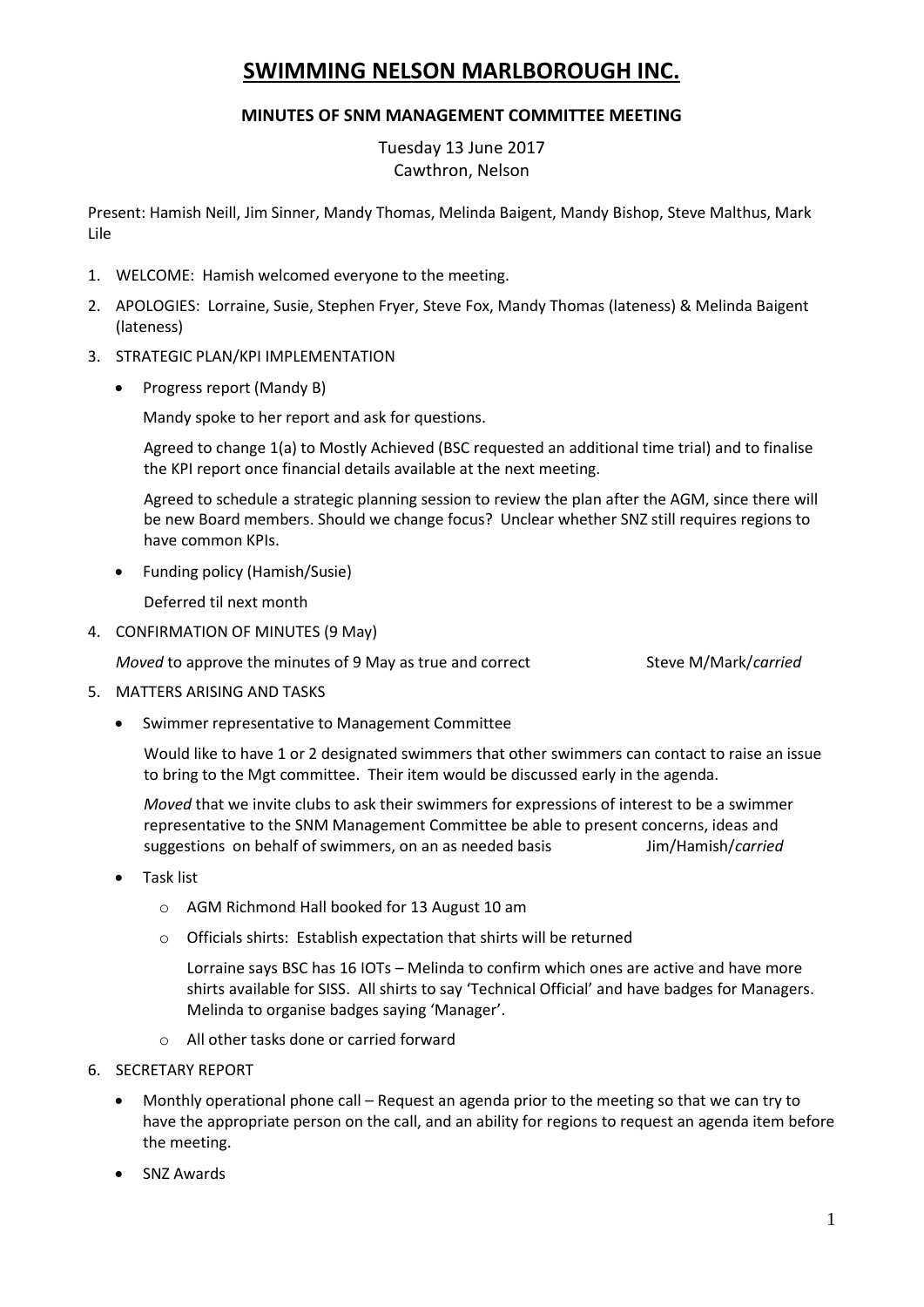*Moved* that we invite the SNM Awards Committee to consider nominating Jos Pattison and Eric Peterson for SNZ Honours awards Melinda/Mandy T /*carried* 

Lindie and Jim to assist Margaret, if necessary.

- SNZ Appointments panel No nomination will be made from SNM.
- SNZ AGM Plan to send someone (date is Saturday 2 September)
- TSC letter no further response needed.

*Moved* to accept Secretary Report Steve M/Mark/*carried* Steve M/Mark/*carried* 

- 7. CLUB UPDATES
	- NSSC Noted changes to the executive
	- Tasman ran XLR8 meets, lots of positive feedback especially from young swimmers.
- 8. TREASURER REPORT

*Moved* to approve the following for payment:

Stadium 2000 - TSS Swimming champs - \$570.00 Hamish/Mandy B/*carried*

Susie also noted (by email) that there were two outstanding invoices from Tasman SC. Mandy T accepted that Tasman needs to pay both invoices:

- the number of swimmers had been resolved and she agrees with the tally
- the 2015 invoice for coach registration will be paid to SNM and Tasman will follow up with SNZ regarding any reimbursement.

Susie proposed that, in future, all swimmer registration payments be held by each club, SNM will pay the swimmer registrations to SNZ on behalf of the clubs and then the clubs will be invoiced by SNM. However, Mandy T said that Tasman wanted to continue to have their members register and pay via the database. They've had a few issues with non-paying swimmers, and online registration removes that problem.

- 9. REGISTRAR REPORT/MEETS MANAGEMENT
	- Equipment Levy

*Moved* to:

- 1. Assess the equipment levy as of 30 April this year but not as a permanent policy
- 2. Recommend that the Board amend Standing Order 12.2 by adding the words: *In the case of a swimmer who transfers to another club during the year, including to or from a club in another region, the levy shall be paid by the first SNM club that registers the swimmer in a given year.*
- 3. Pending adoption of the change to the Standing Orders, that the Treasurer assess levies for swimmers who have transferred on the basis that the above change to Standing Order 12.2 will be approved by the Board.

Jim/Hamish/*carried*

• Tasman SS Champs

*Moved* to:

- 1. Increase entry fees for TSS Champs 2018 to \$5
- 2. Drop medals for non-competitive swimmers Jim/Mandy B/*carried*

• SNM SC Champs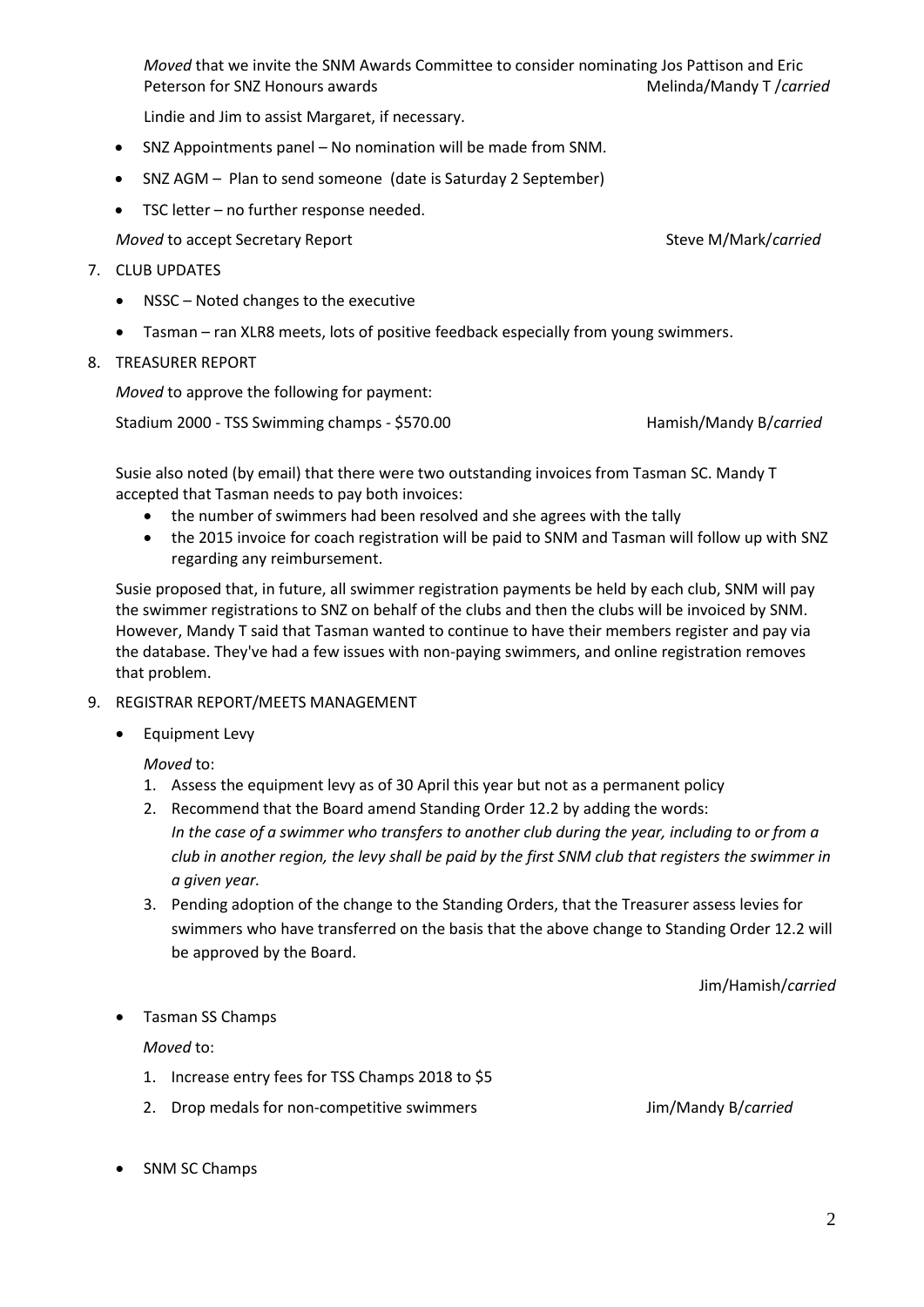*Moved* that the Registrar report be adopted and the following be approved as NM records:

#### **Tasman Secondary Schools 14 May 2017**

| 50 Fly     | SC  | 16   | м | 27.11   | Matai McGuinniety | <b>NLSNM</b> |
|------------|-----|------|---|---------|-------------------|--------------|
| 50 Back    | SC. | 17   | м | 27.37   | Sam McKenzie      | <b>TASNM</b> |
| 100 Breast | SC. | 17   | м | 1:06.42 | Sam McKenzie      | <b>TASNM</b> |
| 50 Fly     | SC. | 17   | м | 26.01   | Sam McKenzie      | <b>TASNM</b> |
| 100 IM     | SC. | 17   | м | 59.27   | Sam McKenzie      | <b>TASNM</b> |
| 50 Back    | SC. | Open | м | 27.37   | Sam McKenzie      | <b>TASNM</b> |
| 100 Breast | SC  | Open | М | 1:06.42 | Sam McKenzie      | <b>TASNM</b> |
| 100 IM     | SC. | Open | М | 59.27   | Sam McKenzie      | <b>TASNM</b> |

## **Tasman SC Get XLR8's Meet #1 20 May 2017**

| 50 Back    | -SC | 17    | M |  | 26.58   Sam McKenzie           | TASNM |  |  |  |
|------------|-----|-------|---|--|--------------------------------|-------|--|--|--|
| 100 Breast |     | SC 17 |   |  | M 1:04.58 Sam McKenzie         | TASNM |  |  |  |
| 50 Back l  |     |       |   |  | SC Open M 26.58 Sam McKenzie   | TASNM |  |  |  |
| 100 Breast |     |       |   |  | SC Open M 1:04.58 Sam McKenzie | TASNM |  |  |  |

Jim/Hamish*/carried*

## 10. PUBLICITY/COMMUNICATION REPORT

Nothing to report.

### 11. FUNDING REPORT

Grants were received from Lion Foundation (PA system) and Pub Charity (lane hire).

Check that PA system has been purchased.

12. SNZ LIAISON REPORT

No report.

#### 13. TECHNICAL

Warm up protocol

Technical Committee considered proposal, Blenheim suggested some changes and Jim has circulated a draft combined text with new material highlighted.

Agreed to include the words "during the warm up" in the rule about dangerous and disrespectful behaviour.

A few more amendments were discussed and agreed, including adding a diagram for Hampden St pool and including a rule in the flier about dangerous and disrespectful behaviour during warm up.

#### *Moved* to adopt the warm up procedure as amended Jim/Mark/*carried*

Jim to circulate revised protocol to Mgt Committee to confirm changes and then circulate to clubs & coaches. Also re-issue SC flier and put updated documents on website.

## 14. COACHING REPORT

No report.

- 15. GENERAL BUSINESS
	- Sam McKenzie visit keen to come along but not available tonight.
	- SNZ Regulation update reviewed and agreed nothing warranted commenting on.
	- Makos consultation SNM submission